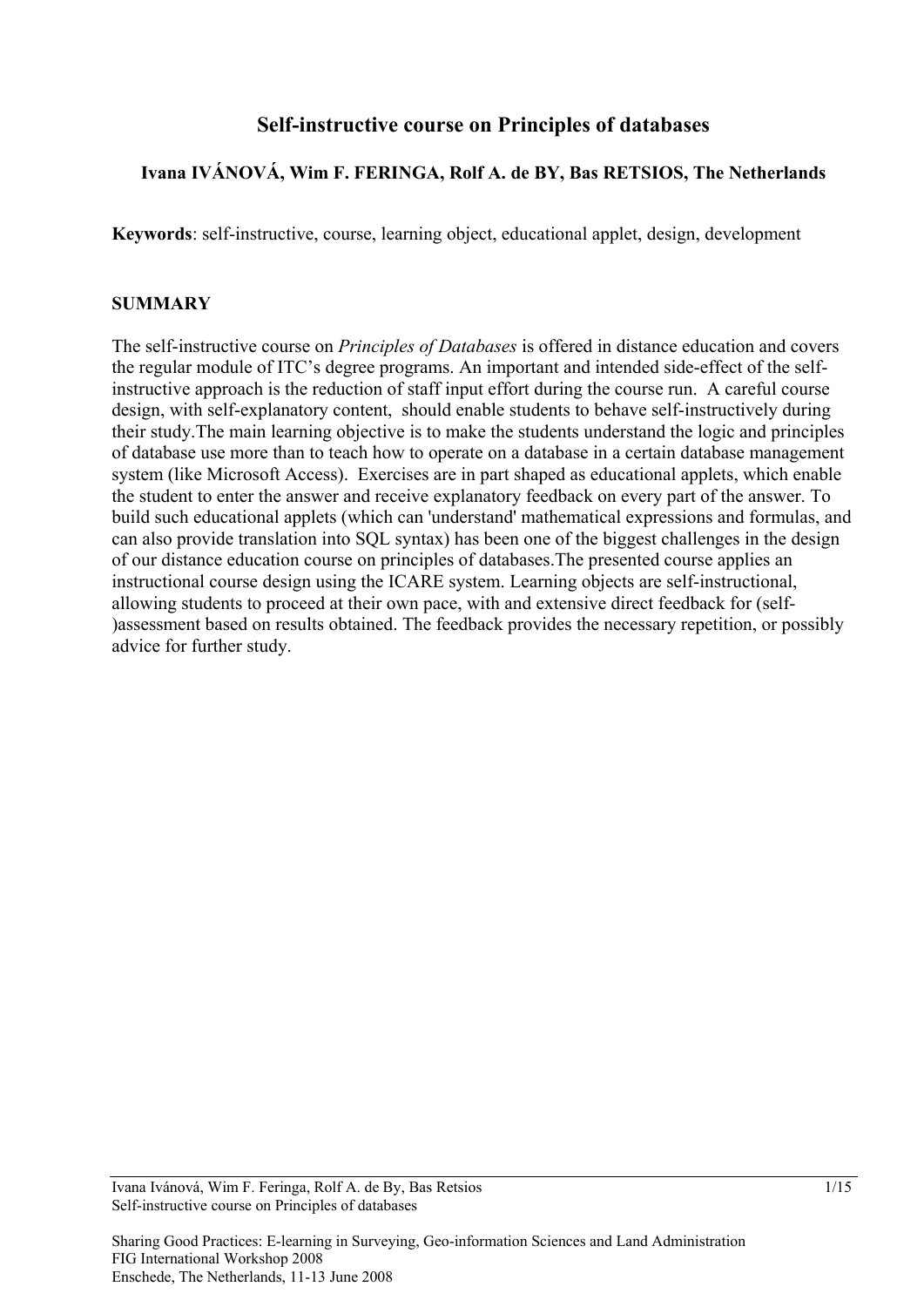# **Self-instructive course on Principles of databases**

## **Ivana Ivánová, Wim F. Feringa, Rolf A. de By, Bas Retsios**

## **ABSTRACT**

In this paper, we present our ideas on the development of a self-instructive course on *Principles of databases*. We discuss, the motivation and objectives of the self-instructive course's design. It respects the didactic and pedagogical principles for the distance education course curriculum development. Emphasis of the course design has been put on the 'self-instructiveness'. The most important course design principles are discussed, highlighting amongst others, the introduction of new tools not yet introduced in the environment, where the course is offered (being ITC).

## **INTRODUCTION**

Geoinformation professionals should be aware of databases as one of the fundamental technologies in their field. Databases are typically used to organize very large, well-structured data collections for multiple user groups and purposes. This is especially important to organizations in which the information provisioning (internally as well as externally) is a critical success factor to the organization's mission. But database technology can also be extremely useful in smaller, one-off single-user projects with a short life-cycle. This presents the rationale for the course.

After completion of the course, the students will understand when to apply the database technology and when not. An important side-effect of the course is that the student will rejuvenate her/his knowledge of mathematical logic, which is fundamental not only for database use but also for data manipulation in Statistics, GIS and Remote Sensing. Completing the course successfully implies an exemption for the module by the same name, for regular Master or M.Sc. courses at International Institute for Geo-Information and Earth Observation (ITC).

According to the strategic plan of ITC's E-learning project group (ITC, 2005), when the same courseware is used for 'face-to-face' and distant education, adaptation or re-development of the existing courseware is needed. In the case of the self-instructive course on *Principles of databases*, that we discuss here, it means the adaptation of the existing material to a format suitable for distance education must take place. Again, according to that strategic plan, "this requires that the courseware is less lecturer-dependent ; the expertise of the lecturer that is needed for regulation of the learning process, guidance of the exercises and provision of feedback is integrated in the courseware". These expectations are met by the design, set-up and structure of the self-instructive course under discussion.

## **1. STRUCTURE OF THE COURSE**

One of the tools to ensure higher flexibility is the possibility to choose the order of course components within a lesson. The content of the course is divided into four units; every unit has three lessons and lessons where lesson is the main learning object. Lesson have six types of components: (1) introduction (study guide), (2) lecture, (3) demonstration, (4) exercise, (5) self-test and (6) the reader. For assessment and monitoring purposes the so-called unit test is created - it is executed in the Learning Management System (LMS) environment and serves as a support to the final score (a motivation factor for student to take the exam) and as a tool for monitoring student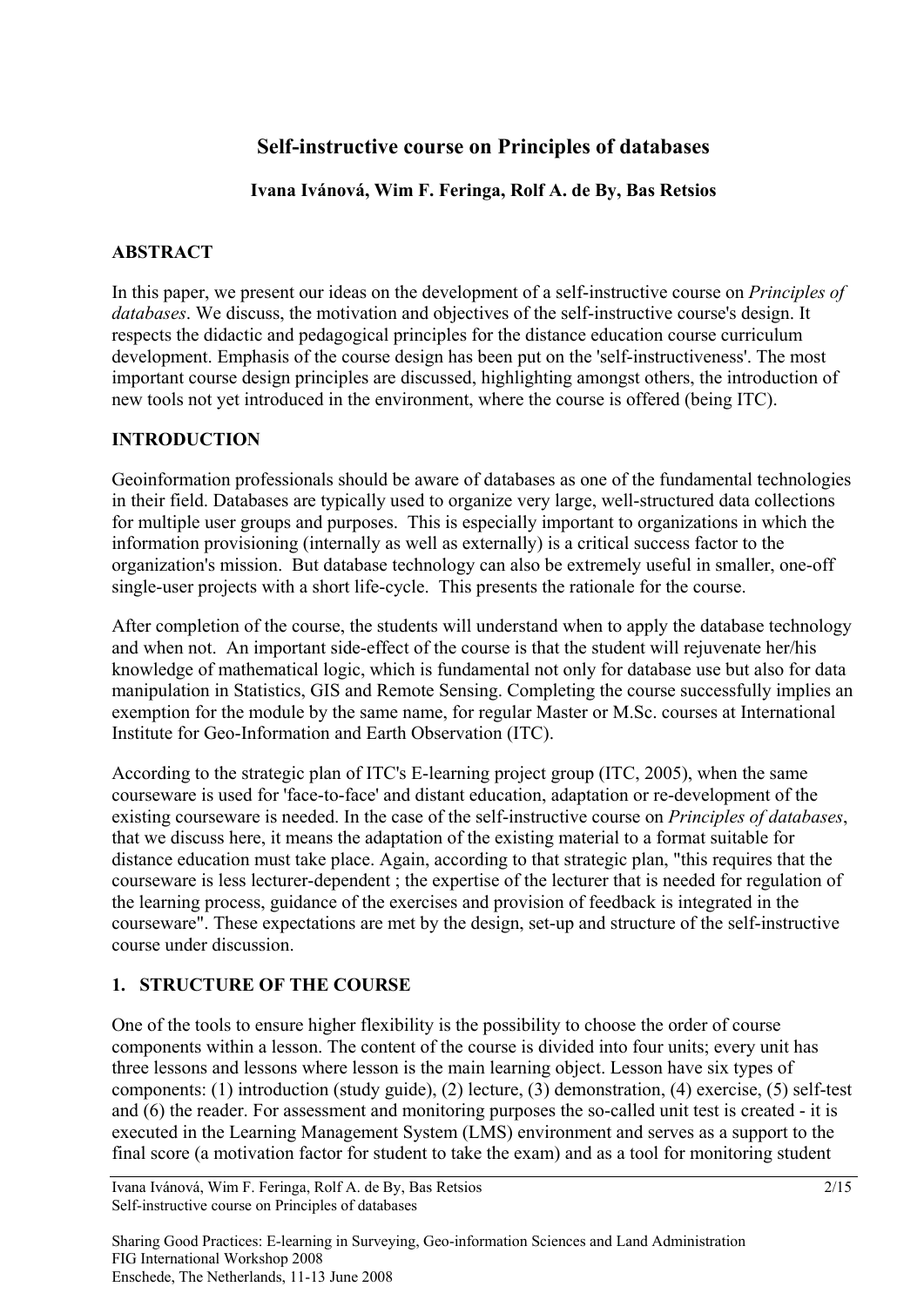progress, for tutors. A discussion board, which runs on the LMS and is facilitated by tutor, serves as another stimulant. A general overview of all this is provided in Figure 1.



*Fig. 1: The course structure and lesson contents, and their interdependencies.*

The content of the course has been developed independently from the LMS in a way that the course material is re-usable, maintainable, and independent of software versions. Since the course will be opened in different environments, html navigation is used to ensure a strictly standardized structure and appearance. The materials and course content must also be manageable with a low-end technical infrastructure, meaning that there should be no need for high bandwidth Internet, or expensive software at the student's side. The standardized learning environment is supported with an extension of the current learning management system used at ITC.

Ivana Ivánová, Wim F. Feringa, Rolf A. de By, Bas Retsios 3/15 Self-instructive course on Principles of databases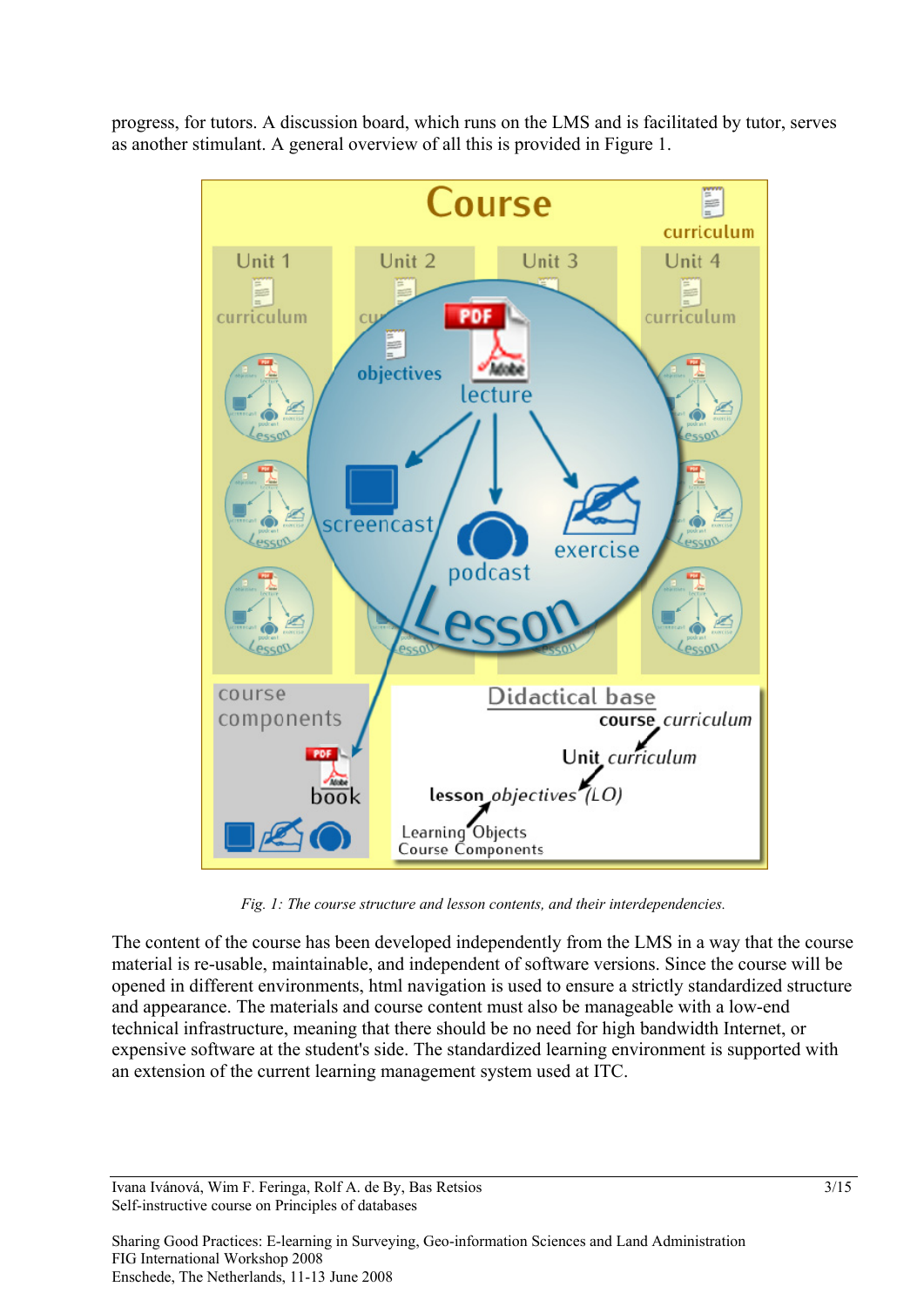## **2. APPLIED DIDACTIC PRINCIPLES**

Distance education course comprises learning episode during which, educator and the educated are typically not at the same location. The basic premises for the choice of a self-instructional didactic approach was to offer to the student the possibility within the duration of the course to study at her/his own pace, in her/his own time, and at her/his location.

Our course on *Principles of databases* applies the didactic approach known as the ICARE (Introduce, Connect, Apply, Reflect, Extend) system supported by principles of instruction theory (Pastor, 2000). ICARE is a five part system that borrowed aspects from various taxonomies, including Gagné's *Nine events of instructions*, Merill's *Component display theory*, and Bloom's *Taxonomy of higher order learning* (Bannon, 2007).

Robert Gagné's work is classified as an instructional design theory more than a learning theory. It applies a 'teacher-centered approach', because of focus on outcomes resulting from instructions. Gagné defined a nine-step process for a systematic instructional design. This process is called *Nine events of instructions*, in which event is one of the following (Gagné, 1977):

- 1. Gain attention
- 2. Inform learners of objectives
- 3. Stimulate recall of prior learning
- 4. Present the content
- 5. Provide learner guidance
- 6. Elicit performance
- 7. Provide feedback
- 8. Assess performance
- 9. Enhance retention transfer

David Merill's *Component display theory* (CDT) provides a list of prescriptions to design instruction for different kinds of instructional outcomes (Merill, 1996). CDT classifies learning along two dimensions: content (fact, concepts, procedures and principles) and performance (remembering, using and generalities). The theory specifies four primary presentation forms: rules (expository presentation of a generality), examples (expository presentation of instances), recall (inquisitory generality) and practice (inquisitory instance). Secondary presentation forms include prerequisites, objectives, helps, mnemonics, and feedback.

Benjamin Bloom's *Taxonomy of higher order learning* is a classification of the different objectives and skills that educators set for learners (learning objectives). The taxonomy includes the following categories (Martin, 2001):

- Knowledge
- Comprehension

Ivana Ivánová, Wim F. Feringa, Rolf A. de By, Bas Retsios 4/15 Self-instructive course on Principles of databases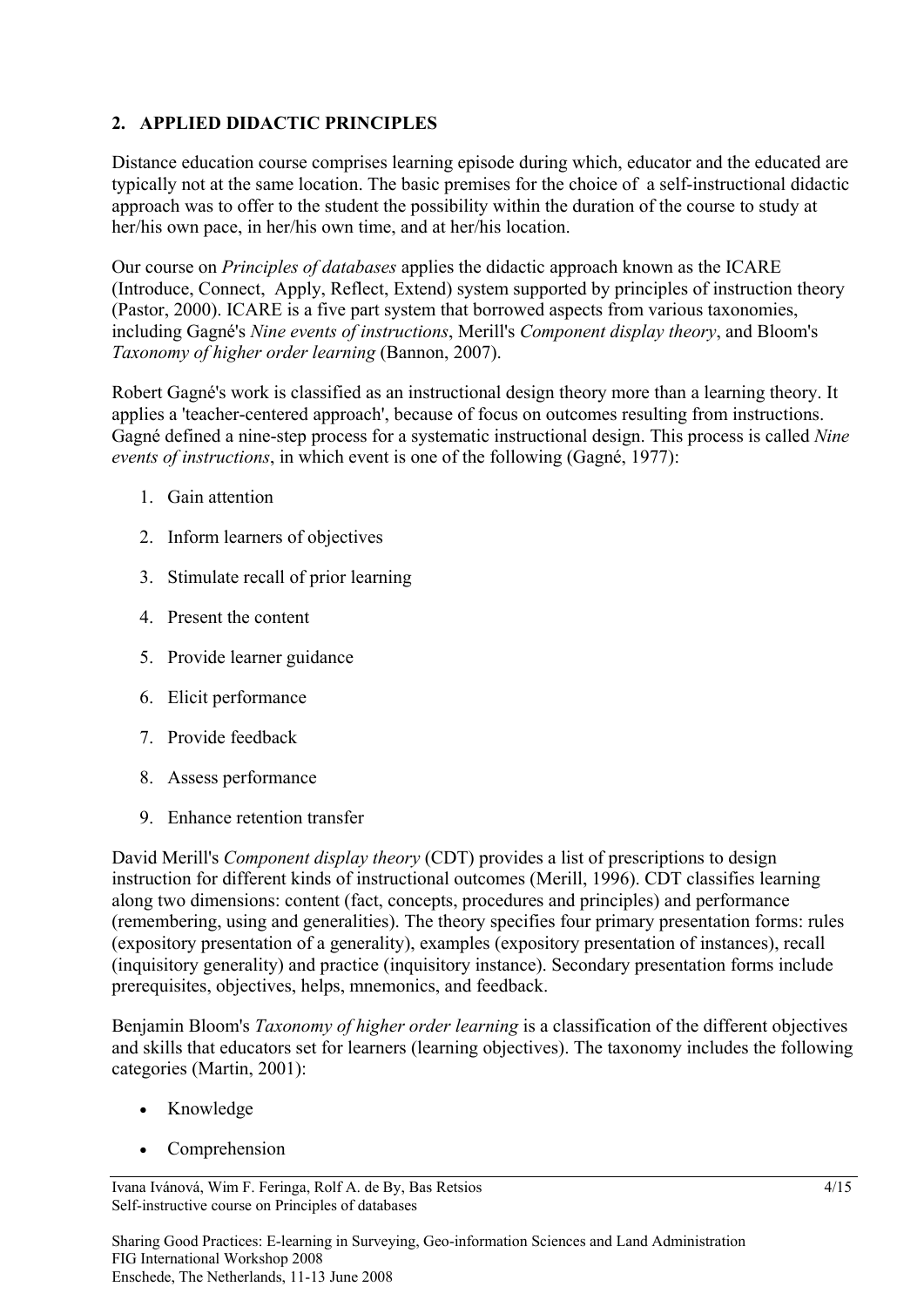- **Application**
- Analysis
- **Synthesis**
- Evaluation

The course is designed to be self-instructive, which means that the content of the course acts as a teacher. This may just sound obvious, but in the creation of content material for a 'distant' students it is quite different to apply the instructional principles mentioned above as compared to creation for a 'face-to face' students. The material in a lesson must explain itself. It also has to provide everything necessary for the student to behave in a self-instructive manner, and gather the knowledge aimed at. The approach towards 'distant' students differs from that towards 'face-to-face' students, and materials used in both approaches may complement each other.

The *Principles of databases* course is offered as a set of stand-alone course components, accessible in an order as preferred by the student. The course set-up and structure (see Section 1) naturally suggest an ideal path through the material, in which lecture is the central course component. A lecture acts as 'knowledge glue' that helps the student in constructing her/his new knowledge. This approach arises from the characteristics of the presented topic (*Principles of databases*), since it introduces principles (axioms, theorems, and base skills). The expected entrance knowledge level in the field of databases is low, therefore, it is less suitable to allow students (which do not yet master the principles) create their own opinions, through application of collaborative pedagogical methods. Collaborative learning techniques (discussions, collaborative presentation, etc.) are more suitable for advanced students in a studied subject.

The content of the course is self-explanatory, meaning that the student should find everything s/he needs for comprehension of the course content in the provided materials. This approach allows the teacher to act more as a tutor than a sage during the course run. This significantly decreases the staff time required to run the course. It is often neglected that such a significant cut back of delivery time requires increased effort in the course's design and development. Although the time invested by the tutor during the course run is diminished, the students' performance remains a tutor's interest. The use of a discussion board in the LMS, will be stimulated and must be carefully monitored. Students will be motivated to pass tests after a content block (after each unit, see Section 1) and test results contribute to their final score for the course.

# **3. COURSE DEVELOPMENT - DESIGN AND SET-UP**

Before the course design, we defined the following points of departure for the course *Principles of databases*:

- It is an e-learning course and should be offered as short course in distance education mode.
- The course is first offered in September, 2008 and will last six weeks.
- The course offers high flexibility while following it a student can study anywhere (online/offline), anytime (not only at specific times) and at his/her own pace without a prescribed route. Suggestions for the course road map to follow are obviously provided.
- The course covers the core module *Principles of Databases* of ITC's regular degree programmes.
- Completing the course successfully implies exemption from the respective module at ITC in context of a Master or M.Sc. course.

Ivana Ivánová, Wim F. Feringa, Rolf A. de By, Bas Retsios 5/15 Self-instructive course on Principles of databases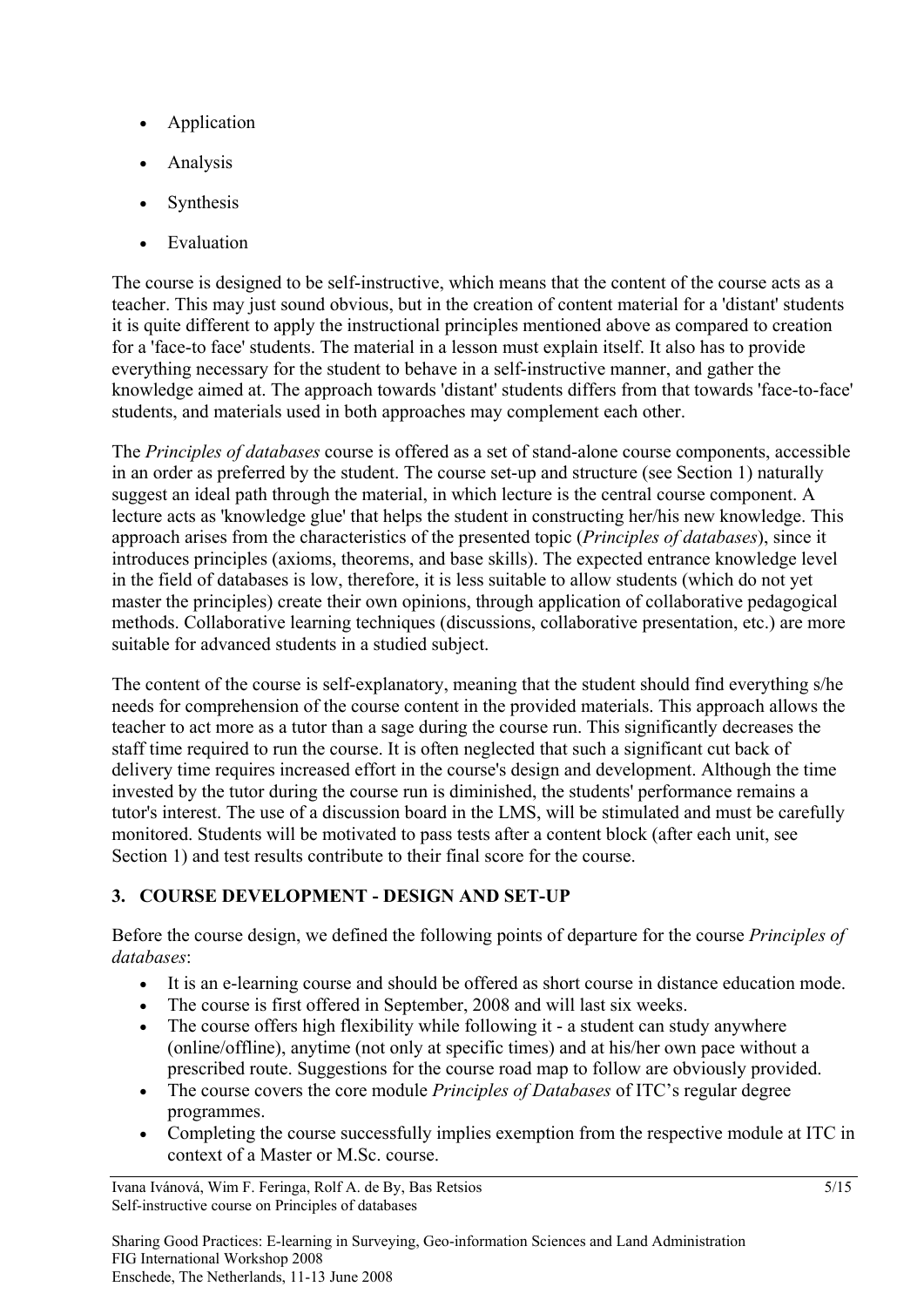- The entrance level of course participants equates to completed BSc education, without specific knowledge in databases, but preferably with a professional background or orientation in any of the academic disciplines of ITC.
- The student is expected to have good basic computer skills.
- The course material is also available for e-learning in a campus setting (to enhance classical learning by individualizing learning) and for joint, decentralized programmes.
- The LMS for the course is Blackboard<sup>TM</sup> the course content will be independent from the LMS and be nested into LMS as a web page (to ensure fully standardized structure of course elements, navigation, and appearance of course material)
- The material and course conduct must also be manageable with a low-end technical infrastructure (without need for high bandwidth internet, or expensive software at the client side). This is supported with the Blackboard Backpack™ solution.
- The course material is neither "free" nor "open source", i.e., the source material is not made available nor is the course offered at no costs. It is offered only as an educational service to registered participants.
- The time needed to complete the course is approximately 140 hours (equaling 5 ECTS) for the average course participant.
- The technical solution of the courseware should make the course material re-useable. maintainable (independent of software version) and easy to update. It should even be possible to provide students with updates while they are taking the course, in case errors or omissions are identified.
- Support will be provided to install and test the software required for the exercise prior to the start of the distance course. Fully functional software is a requirement for entering the elearning course.

# **4. DESCRIPTION OF THE COURSEWARE**

The web's fast development and its increasingly wide access to many areas of the world and higher percentages of the population have prompted educators to design and create learning materials specifically for web use. A simple conversion from the analogue material to a digital equivalent was perhaps considered acceptable, in the childhood years of the web, but this is no longer the case. Web authoring tools have come of age, and course materials where the purpose of use suggests, have become interactive and often dynamic, i.e., responding to user input.

Learning is more than just reading, more than just following the didactic roadmap from A to B. Learning is also doing, finding one's own directions, at one's own pace. Development of course material is a time-consuming task, often with many people involved and with different techniques in use. It is consequently rather costly. A logical consequence is that the developed materials must be re-used over and over, and in different situations (meaning in different courses).

At the end of the 1990s, the term "Learning Objects" (LO) slowly found its way in the world of education. LOs are (Wiley, 2002): instructional components that can be reused a number of times in different learning contexts. The Wisconsin Online Resource Center (WTCS, 2007) describes an LO as:

- The most basic building block of a lesson or activity,
- searchable,

Ivana Ivánová, Wim F. Feringa, Rolf A. de By, Bas Retsios 6/15 Self-instructive course on Principles of databases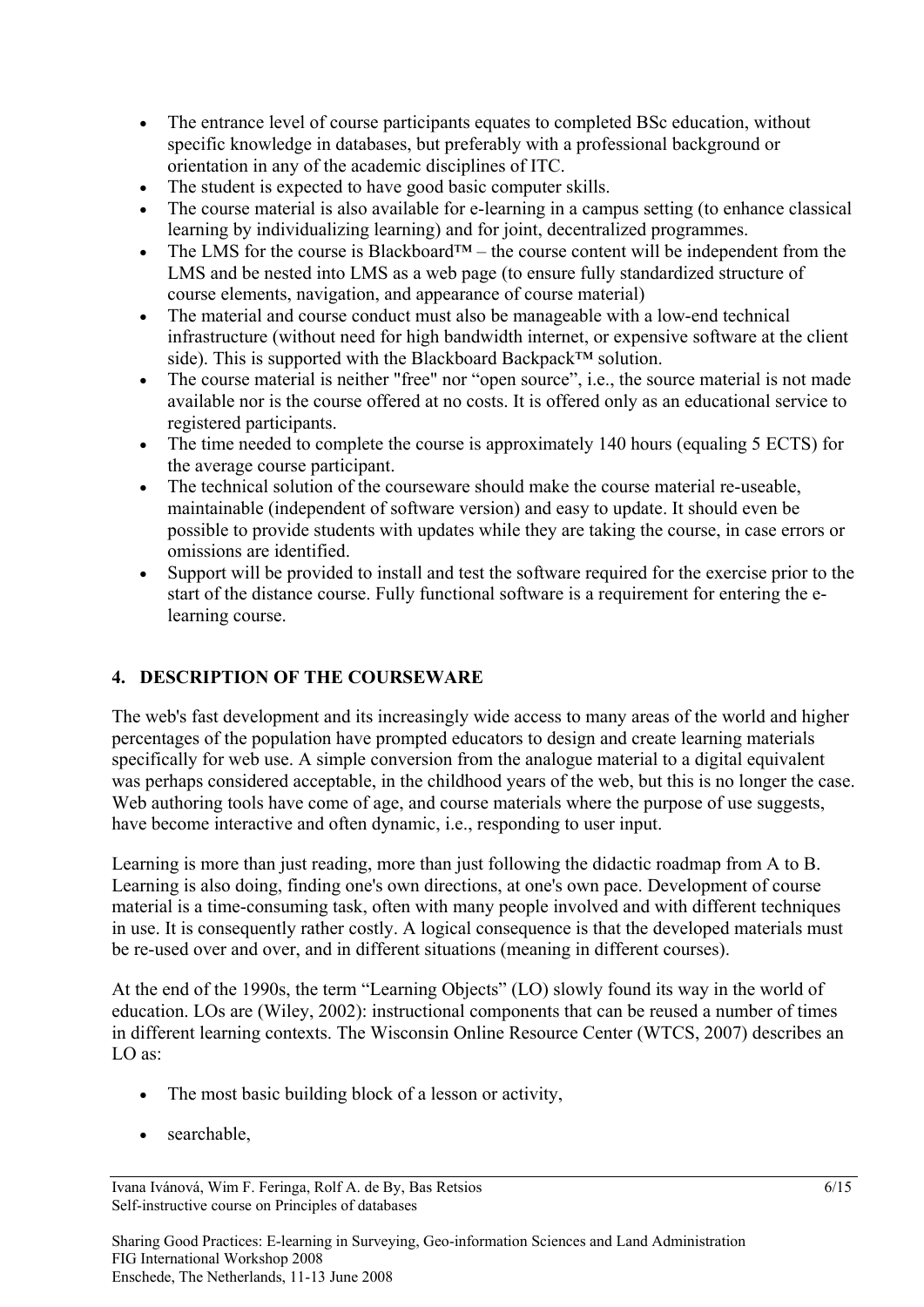- usable in any learning environment,
- allowing to be grouped or to stand alone by itself, and
- transportable from course to course and program to program.

In addition to this, we felt that for our course it is important that the LO is a "self-contained, reusable entity with a clear learning aim that contains at least three internal changing and editable components: content, instructional activities (learning activities), and context elements" (Chiappe, 2007).

Another crucial LO characteristic is the addition of metadata, which makes the LO findable and then retrievable in an easy way. The metadata description should comply with international standards for describing resources, e.g. the Dublin Core Metadata Initiative' s *DCMI Metadata Terms* or the IEEE's *IEEE Standard for Learning Object Metadata* standard.

In our design of the course*,* we did not see an LO as (according to WTCS) the most basic building block of a lesson, but we adopted Chiappe's definition (see Figure 1). The lesson itself has clearly stated objectives, has well-defined and limited content, and can be assessed. All elements used to build such an LO are seen as course components. Some of these components are not independent, and only make sense in combination with their specific reference component (e.g. a demonstration that explains a certain action described in the lesson). Other components can easily be reused in other lessons in another context (e.g. a reader or exercises).

## **4.1 Lecture**

The etymology of 'lecture' dates back to the 14th century and means 'action of reading, perusal and also that, which is read or perused' (Oxford English Dictionary, 2008). Usually, the lecture serves to put forward the lecturer's point of view on the topic under discussion. In our course, the lecture serves as the main component of the LO, where the "Lesson" is the LO. In our approach, the content of a particular lecture acts as a 'knowledge glue' in a specific topic. By this, we mean the following. The lecture *glues* together ideas presented elsewhere in a course (reader, exercise, demonstration), it *adds* connections, *shows* the application of the discussed theory, and *relates* all the course materials referring to a discussed topic (see Figure 2).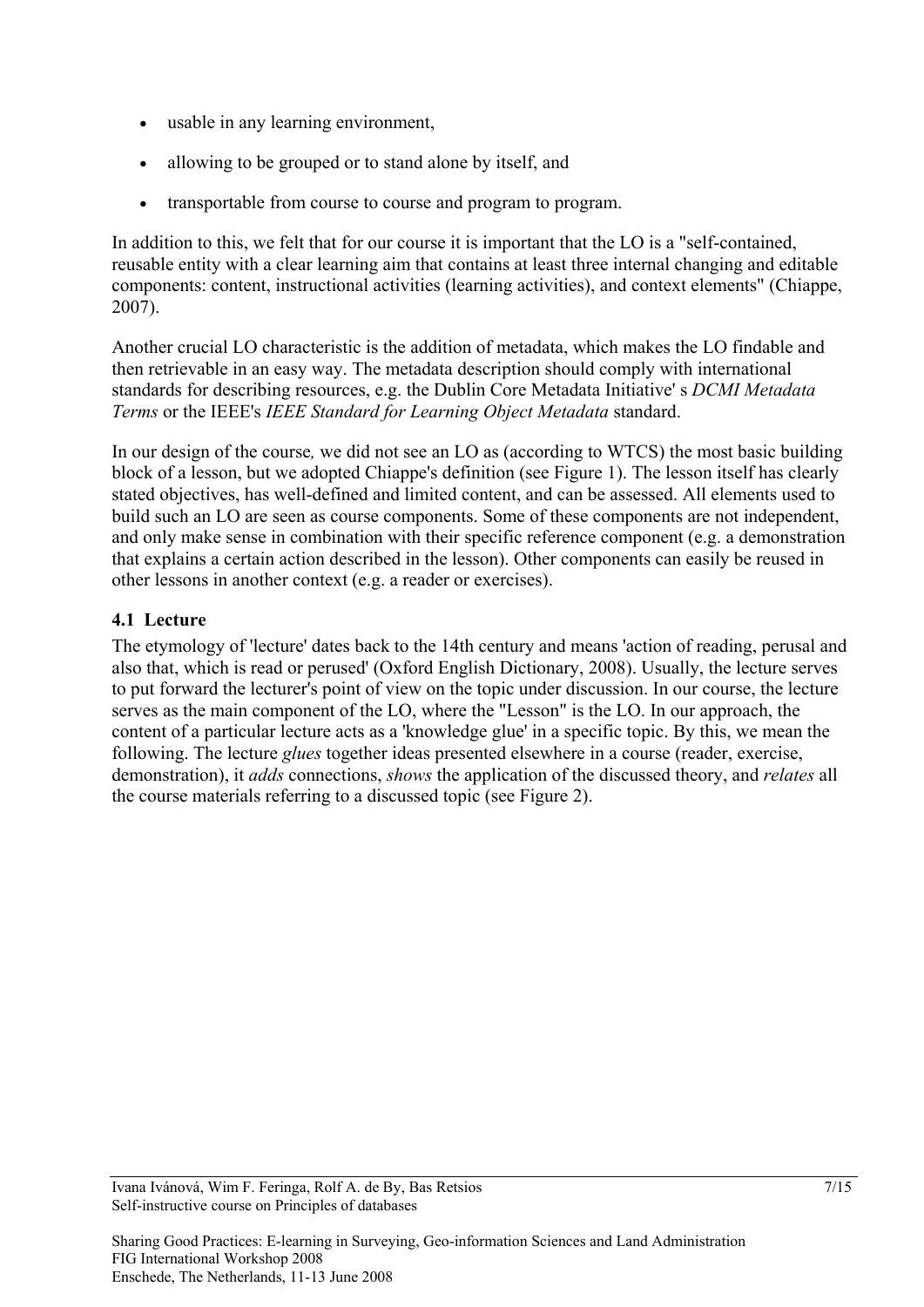

*Fig. 2: The design of a lecture*

Each lecture is shaped as a PDF file, that can be used on any operating system platform used by the student, with the software to read the files (Adobe Acrobat Reader) is free. Acrobat Reader (AR) itself has built-in functions to search and navigate over pages. An advantage is that external files such as Adobe ShockWave (SWF) and audio files (various formats) can be embedded. Also hyperlinks to webpages, local files or within the same document can be made. JavaScript can be used to add extra functionality, such as the pop-up windows for glossary terms or footnote material. As we make intensive use of all these features, the PDF format is the best format for distributing our educational content.

In the design of lectures, the search and page navigation functions of AR are used, but for consistency and clarity reasons we decided to open the PDF document in full-screen by default, which hides the Acrobat toolbar. The student will face a user interface similar to the one illustrated in Figure 2. Navigation can be done on a page-by-page basis, for which at the right hand bottom page forward-backward buttons are offered. some lecture pages have a so-called built-up set of subpages (offering a kind of animation) and on such cases, a second forward-backward set of buttons appear, that allows the student to step through these animated subpages. It is important that the student knows "where" s/he is in the lecture, so for this purpose the page number is shown as well as the total number of pages for the lecture. For the animation subpages within a page, 'subnavigation' is offered. Page numbers however do not really give useful information; it is more useful to show the structure of the lecture (providing its chapters, sections and subsections). The main chapters are shown in the orange area at the left hand top (in Figure 2). When clicking on one of the main chapter names that name will be emphasized, in the red area the main sections will show as well as the start page of that section, shown in the content area (having a white background). For some of these sections, also a sub-section can be available, and it shows in the blue area at the top. The lecture has to be structured in such a way that never more than 7 - 7 - 7 entries in the top navigation will occur (i.e., no more than seven chapters per chapter, no more than seven sections and per section no more than seven sub-sections). In the coloured bar on the right

Ivana Ivánová, Wim F. Feringa, Rolf A. de By, Bas Retsios 8/15 Self-instructive course on Principles of databases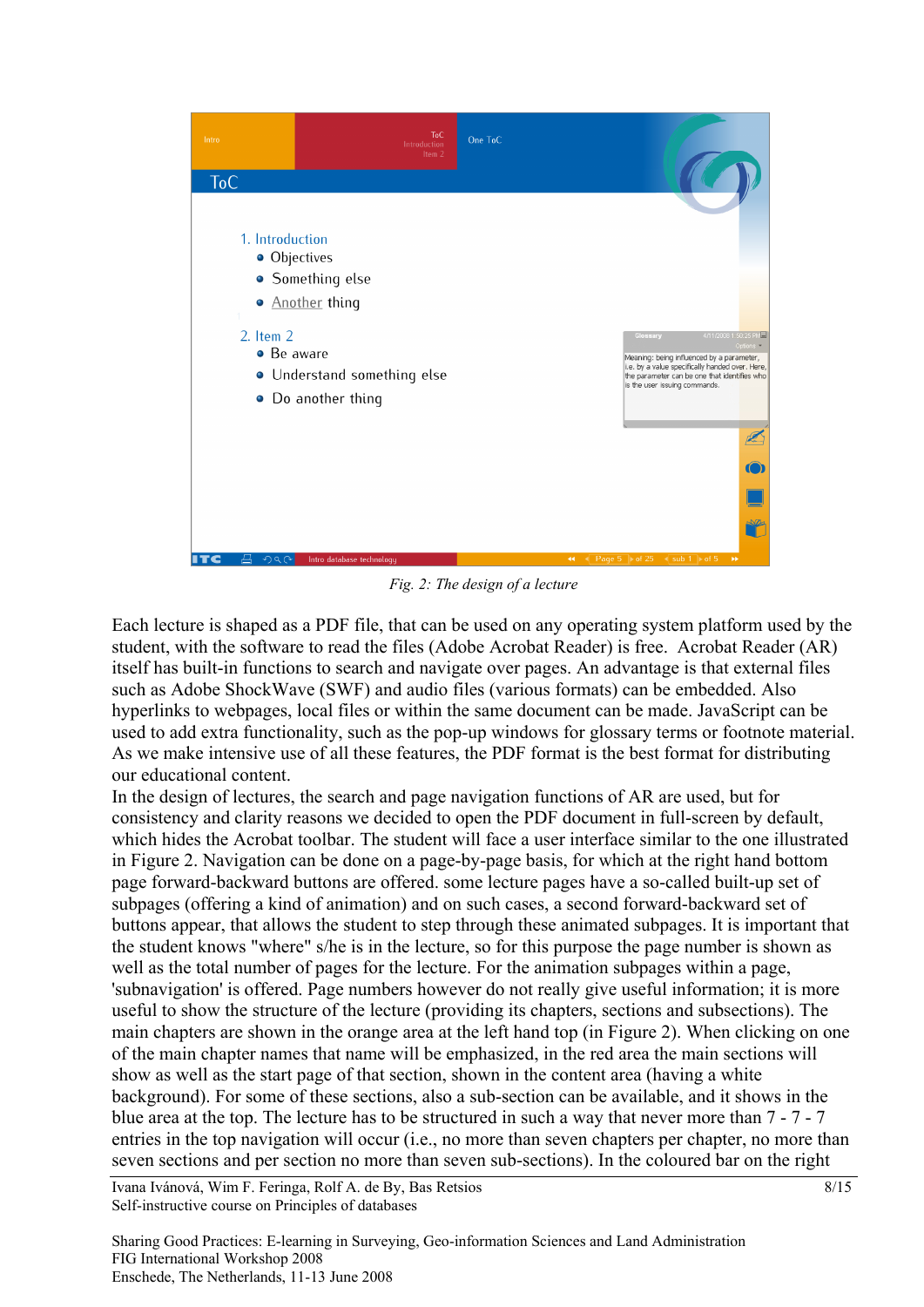hand side four different icons (may) appear. These icons stand for different types of added content. An icon only shows when its respective content is available, so that the student's attention is drawn to it. The icons stand for (top to bottom) the availability of an *exercise*, a *podcast*, a *demonstration*  or reference to a page of the *reader*, which accompanies this course. An exercise is a description of a task that the student has to do (do an internet search, execute a task in MS Access, use the Educational Applet (see Section 4.2)). Podcasts can be e.g. dialogs about a stated problem, or an oral introduction to the lesson, or part of a lecture. A demonstration shows actions that a student has to do when using an application (see Section 4.3).

The design is using the house style colours of ITC. Colours are also used in the (white) content area to emphasize text elements and to indicate a certain use (see Figure 3)

> Lorem ipsum dolor sit amet, consectetuer adipiscing elit, sed diam nonummy nibh euismod tincidunt 8 ut laoreet dolore magna aliquam erat volutpat.

*Fig. 3: Colours used in a lecture's text*

Red colour stands for an alert, to let the student know that this is an important term. Grey underlined indicates that the word or phrase is linked to the glossary or to a footnote explanation. A mouse-over will open a pop-up window (see Figure 3) with the detailed description. Blue is the main title and/or a reference, blue underlined is a reference to an internal page. A green piece of text finally is reserved for examples, they are completely in green as well as the graphic elements used.

## **4.2 Educational applet**

Within the course on *Principles of databases*, the active use is being made of a component that has been dubbed as *educational applet* (EA) takes place. Before we discuss this applet, it is useful to reiterate three of the important learning objectives in the course:

- 1. Learn how to specify data manipulation requests on an existing database,
- 2. Learn how to execute these requests against that database, and
- 3. Gain or regain familiarity with the basics of mathematical logic and set theory.

The latter objective has a purpose wider than that of the field of mastering database technology: logic and set theory are not only fundamental for understanding databases, they also provide equally important foundations for the fields of GIS, remote sensing and computer programming. Since this course on database principles is the first in the curriculum, the exposition to logic and sets that it provides serves multiple purposes.

The educational applet is a piece of software that allows the student to enter an expression in a formal language that the applet subsequently parses for correctness, after which it replies about its findings. Thus it is a tool with which the student can learn to specify and get replies on her/his tries. The formal language is a dialect of mathematical logic that is geared to database manipulation. This is all best explained through a simple example.

Suppose the database holds a set of parcel records, and we want to obtain an overview of those property owners (cadastral identifiers and date of last real estate transaction) in the village of

Ivana Ivánová, Wim F. Feringa, Rolf A. de By, Bas Retsios 9/15 Self-instructive course on Principles of databases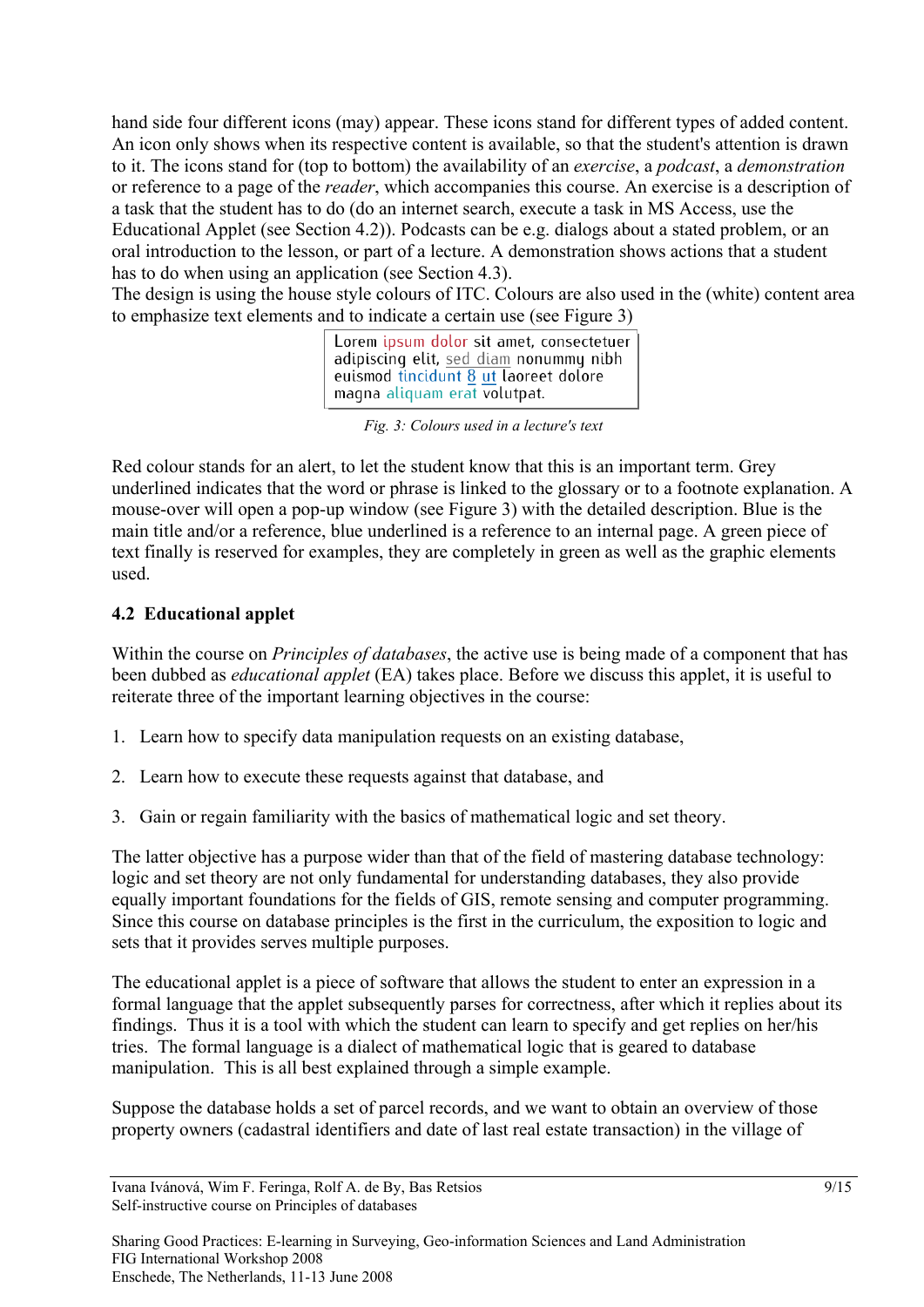Lonneker who are paying the high real estate tax tariff. The mathematical expression that formulates this wish is (and see Figure 4):



#### *Fig. 4: Example of mathematical expression*

The student will learn how to write up such a specification, step by step. The first line is a variable declaration, the second formulates a tuple selection expression, and the last indicates an output tuple definition. Together, they make up a complete but abstract database request. With the educational applet, s/he can exercise skills on each of these parts separately and eventually also on the whole sentence construction. Once the formal mathematical sentence has been constructed, it can be rewritten into the SQL language which essentially any database system can execute. And this rewriting process can also be learned by using the applet, in a slightly extended version. The applet provides feed-back to the student about her/his attempt when the student asks for it. At present, this feed-back is rather rudimentary, but plans exist to improve this.

So, what is the applet exactly and how is it used? Technically speaking, the applet is a small interpreter of the formal specification language, but fitted with extra functionality for digesting a problem statement, and one or more solutions to the problem. It is a stand-alone Java application, packaged as a JAR file. In the background it is aware of the formal language, which has been defined in a simple Backus-Naur-Form grammar. For instance, five rules in syntax are:

 $<\text{Root}$ : :=  $<\text{Query}$ <Query> ::= <BagQuery>|<SetQuery>|<Query><UNION><Query> <BagQuery> ::= [[<QueryBody>]]  $\leq$ SetQuery> ::=  $\leq$ QueryBody>} <QueryBody> ::= <VariableDeclarations>| <VariableDeclarations>|<LogicalExpression>| <VariableDeclarations><BULLET><OutputTuple>| <VariableDeclarations>|<LogicalExpression><BULLET><OutputTuple>| ...

There is no intent to get into details here, but the last syntax rule matches the earlier example. The full syntax is approximately 100 rules. A nice feature of the applet is that it can be asked to parse for an expression that must be a <Root>, or a <SetQuery> or perhaps a <LogicalExpression>. This will depend on the didactic purpose of the exercise, and the problem statement given to the student. It helps us to build a didactic strategy.

In the early stage of the course, the student will be asked to formulate a condition (i.e., a <LogicalExpression>) that expresses that a parcel is under the highest tax rate. The teacher will provide the applet with (1) a natural language sentence that formulates that exercise, (2) the type of formal expression that is expected as answer (here: <LogicalExpression>), and (3) one or more correct answers to the exercise. The applet will then interact with the student attempting the exercise, and verifying her/his tries.

Ivana Ivánová, Wim F. Feringa, Rolf A. de By, Bas Retsios 10/15 Self-instructive course on Principles of databases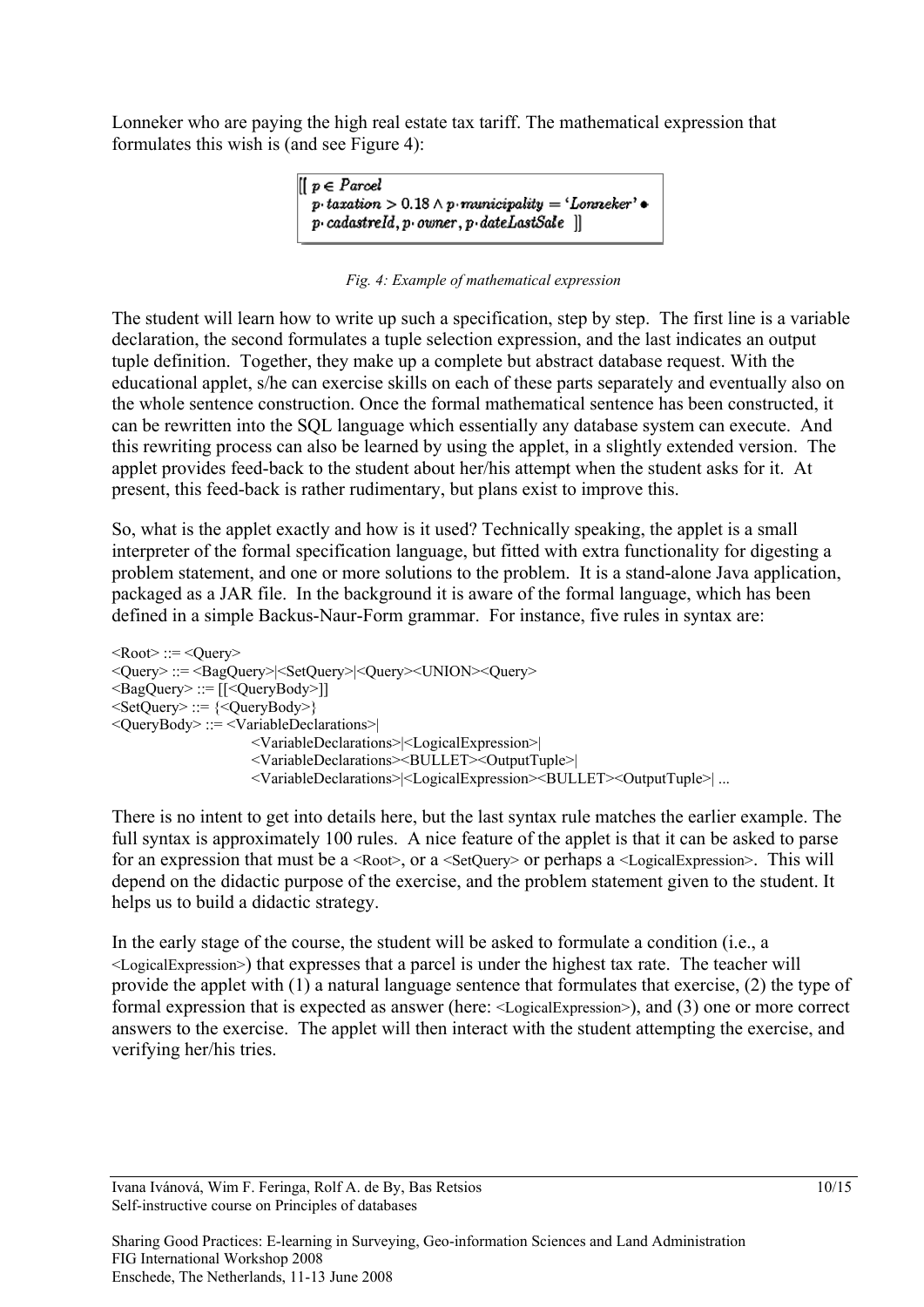

*Fig. 5: Example of exercise using EA*

Figure 5 illustrates the user interface of the applet, at time of writing. The top pane provides function buttons, with the left hand 60% devoted to mathematical symbols. Their use results in the symbol being inserted in the (white) specification pane, just below the top pane. The Syntax button allows the user to verify her/his current specification. The button marked <Query> indicates the type of expression that the student is expected to enter. The option list at the top right allows resizing of text. The bottom pane in grey, finally, shows the feed-back, here positive, of the applet on the provided specification. What is not included in this version of the applet is the actual problem statement. The plan is to include this is as a PDF wrapper page that embeds the applet. This wrapper page will be seen as a separate exercise document, which will be hyperlinked into the overall course structure.

A specific challenge in developing the applet is that multiple correct answers to a single specification problem usually exist, and that an exhaustive listing of those is infeasible. Thus, it is necessary to work out a small equivalence theory, using rewrite rules to normalize any given specification. For instance, if the specification text above would have used variable *q* throughout instead of variable *p*, it would have been an equally correct specification. This is what the applied normalization procedures try to attempt. They are correct but not complete, and thus we allow the teacher to provide multiple correct answers, against which the applet can all check.

A more advanced version of the applet, will not only provide an exercise for the student to write the specification, but will continue in another pane, with the actual translation into correct SQL code. The student should also learn how to do this, although it is a fully automatable process, and the student should understand that s/he has solved the problem if s/he comes up with the correct mathematical specification.

In summary, the applet provides an interactive environment in which the student can exercise highlevel specifications for logic, set constructs, and in combination query expressions. It can be used without teacher interaction, and as often as the student requires. Moreover, the teacher as content provider has an easy, light-weight job to generate more and more exercises. Due to the versatility of the applet, those exercises can be placed at different levels of complexity, allowing the build-up of a rich exercise set over time.

#### **4.3 Other course tools components**

*Introduction to lesson* - this course component uses a study guide structure, which is a clear description of the objectives and learning activities of the lesson. The Introduction to the lesson also suggests a path along which the student may proceed. The suggested path offers the lecture as a central course component.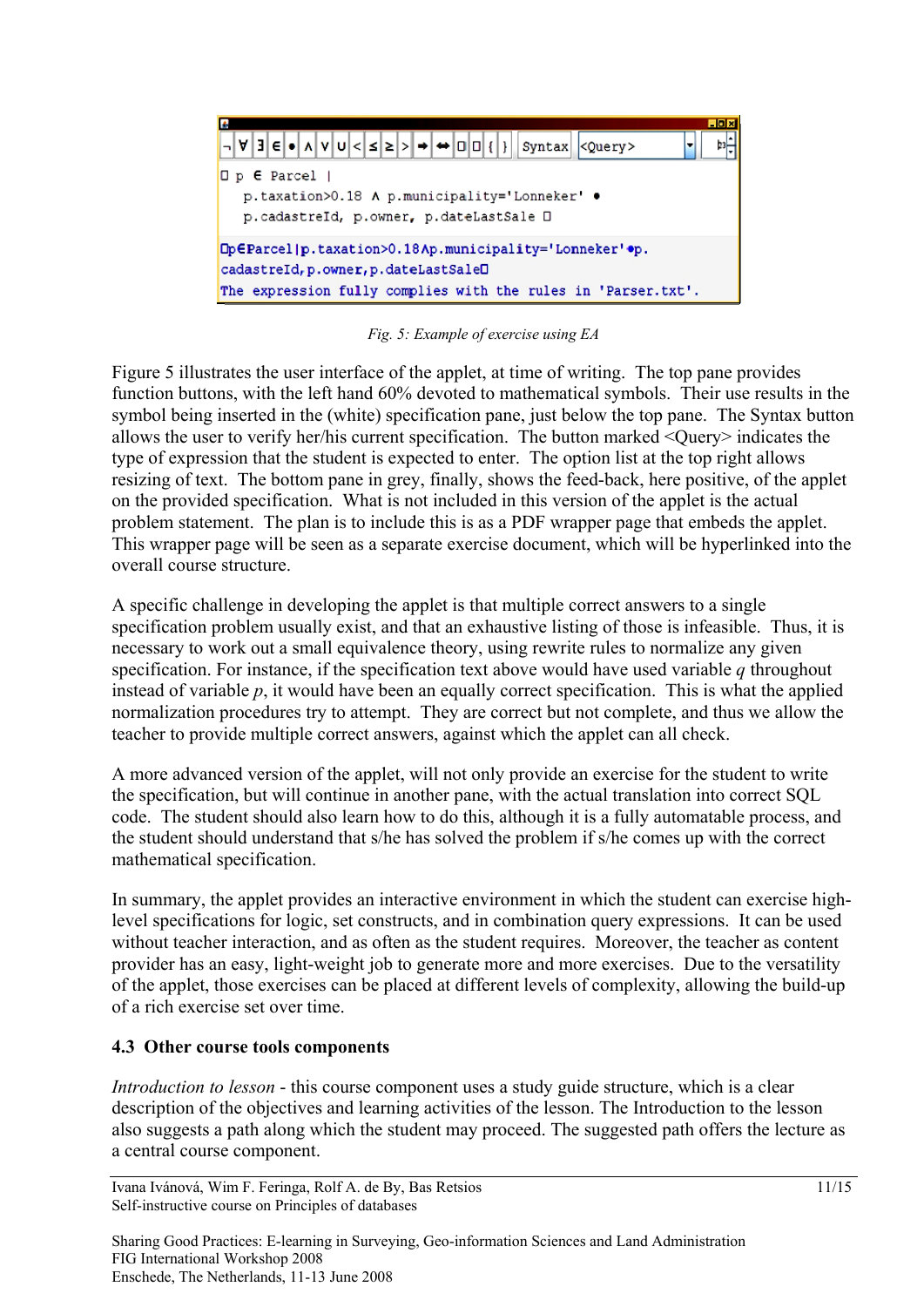*Demonstrations* - these course components are part of the lecture and exercise in LO in which it is embedded (or accessed separately). Its main purpose is to expand the theoretical knowledge. We use the 'demonstration' concept for screencasts A screencast is a digital movie in which the setting is a partial or complete computer screen, and in which audio narration describes the on-screen action (Udell, 2005). The narration can be provided by audio recording or text boxes; in our course, we use both. The content of a demonstration, as we use it, can show the student how the particular theoretical principle is applied within a real environment. As an example, see the screenshot of a screencast, which demonstrates the selection of the desired data from a database using SQL - this is content of Lesson 2.2 of the course (see Figure 6)

| <b>Screencast</b>                                                                                                                         | <b>Demonstration</b>                                   |                                              |                                 |  |
|-------------------------------------------------------------------------------------------------------------------------------------------|--------------------------------------------------------|----------------------------------------------|---------------------------------|--|
| Microsoft Access                                                                                                                          |                                                        | $ \Box$ $\times$                             |                                 |  |
| Type a question for help<br>: File Edit View Insert Tools Window Help Adobe PDF<br>$\left  \Omega \right $ . The studies of $\mathcal{I}$ |                                                        |                                              |                                 |  |
|                                                                                                                                           | Neotropics : Database (Access 2002 - 2003 file format) | $\blacksquare$ $\blacksquare$ $\blacksquare$ | We want to<br>create a new      |  |
|                                                                                                                                           | Gopen Cesign Tapew   X   20 1: 00   11                 |                                              | query, which                    |  |
| Objects                                                                                                                                   | Napie<br>¥<br>Create query in Design view              | Description<br>Mod                           | will help us to<br>retrieve the |  |
| 囲<br>Tables<br>貞<br><b>Oueries</b>                                                                                                        | Œ<br>Create query by using wizard                      |                                              | birds occurring                 |  |
| Eg<br>Forms                                                                                                                               |                                                        |                                              | only in lowlands                |  |
| Reports                                                                                                                                   |                                                        |                                              | from<br>AvianSpecies            |  |
| Pages                                                                                                                                     |                                                        |                                              | relation                        |  |
| Macros                                                                                                                                    |                                                        |                                              |                                 |  |
| Modules<br>22                                                                                                                             |                                                        |                                              |                                 |  |
| Groups                                                                                                                                    |                                                        |                                              |                                 |  |
| <b>*</b> Favorites                                                                                                                        |                                                        |                                              |                                 |  |
|                                                                                                                                           |                                                        |                                              |                                 |  |
|                                                                                                                                           | $\left  \right $<br>m.                                 | $\rightarrow$                                |                                 |  |
| Ready                                                                                                                                     |                                                        | <b>NUM</b>                                   |                                 |  |
|                                                                                                                                           |                                                        |                                              |                                 |  |
| <b>ITC</b>                                                                                                                                |                                                        |                                              |                                 |  |

*Fig. 6: Example of a demonstration*

*Self-tests* - this course component provides a student the possibility to assess her/his knowledge typically after completion (but, since the order for using the courseware is only suggested, also before or during the lesson) the study of the lesson's content. Self-tests are not monitored (although this option will be interesting when upgrading to a newer version of the LMS used at ITC, which would allow automation of the scoring distribution).

*Additional links* - this course component will serve as a mean for further study to expand the knowledge gathered during the course starting with the suggested possibilities. Additional links can point to external (outside the course content) web-sources, books, articles, case-studies and so on.

*Reader* - this course component supports other course components and serves as a reference from the lecture and exercises (Exercise book). To use both books for on-screen reading, these are adjusted to have screen layout, being interactive with maintained cross references (from and to the lecture).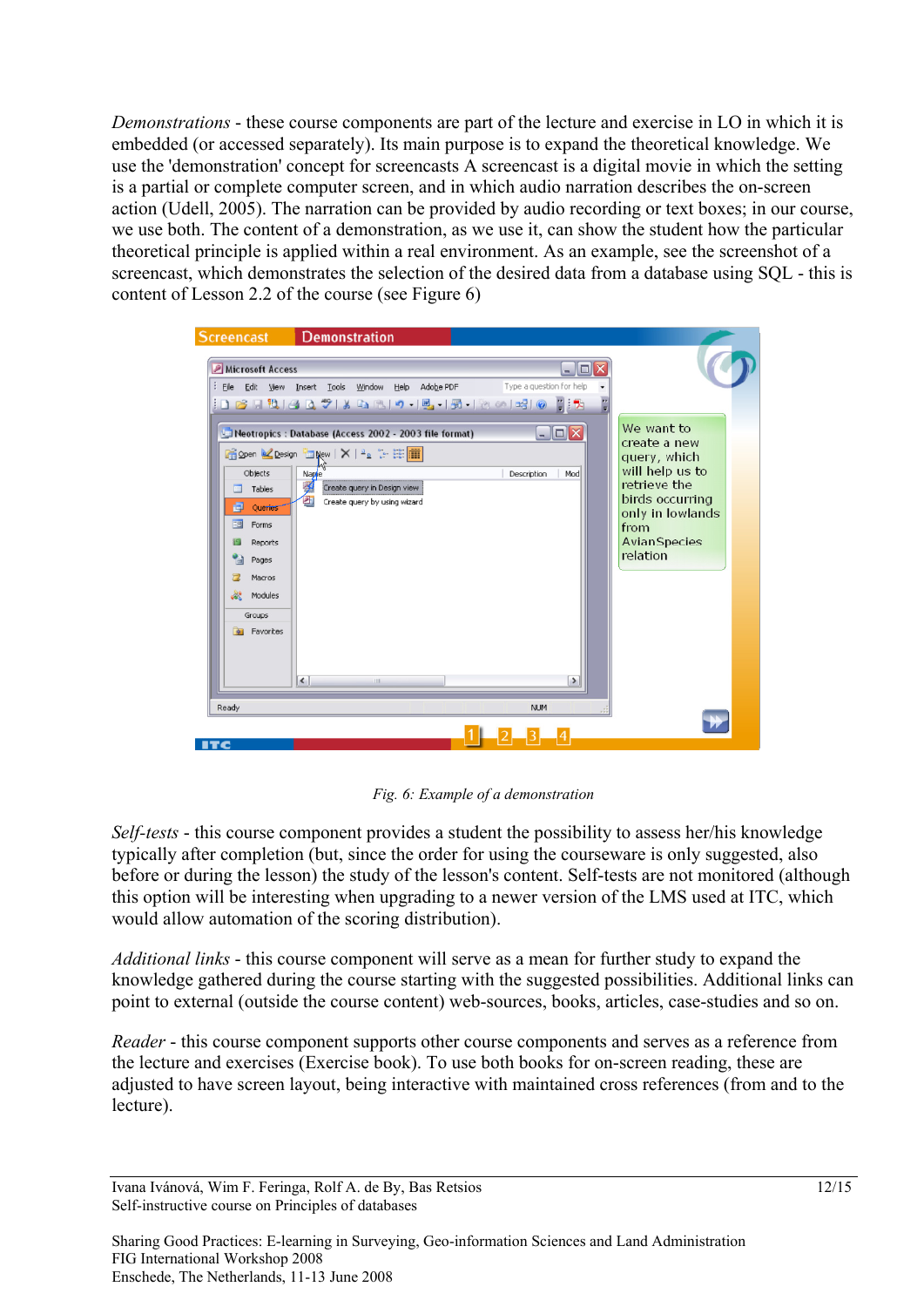*Unit tests* - this course component is a part of the LMS and serves as a tool for assessing the student's knowledge level of content of a unit. The achieved score contributes to the final mark of the course, therefore, the student is motivated to take the test.

*Exam* - the *Principles of databases* course study is finalized by examination. The exam is a part of LMS and is the means to obtain the final grade. Any student, who passes the exam successfully obtains the certificate of completion of the course. Completing the course successfully implies exemption for the respective module at ITC in the context of a Master or M.Sc. course.

## **5. DISCUSSION AND CONCLUSION**

One of the main objectives in a design of a self-instructive course on *Principles of databases* was to lower the tutors input during the course run, but do not to let the student drown in the stack of lecture notes, readers, articles and software manipulation instructions. The design of a course, which would incorporate the premises as stated in Section 3, requires carefully applied a clear, didactic and pedagogical system (see Section 2). How does our course set-up comply with a chosen didactic approach? An overview of this compliance is given in Table 1.

| <b>ICARE System</b> | <b>Principles of databases course</b> |  |
|---------------------|---------------------------------------|--|
| Introduce           | Introduction to the lesson            |  |
| Connect             | Lecture, Demonstrations               |  |
| Apply               | Demonstrations, Exercise              |  |
| Reflect             | Self-test                             |  |
| Extend              | <b>Additional links</b>               |  |

*Table 1 Principles of databases course design and its compliance to ICARE System didactic principles*

The courseware consists of learning objects and components (see Section 4). All these separate components as well as the LOs have to be stored in a (local) repository, where they can be found for other use.

For the content authoring process, i.e., the write-up by educators of the teaching materials and the subsequent formatting and styling of the materials into hyperlinked and multimedia-enriched courseware, we wanted the process to be controllable and manageable. We also wanted to be in a position of being able to address errors in the content rapidly and generate a new version of the affected courseware component on-the-fly. Such allows us to provide students taking the course with improved courseware components, which is certainly important for a first run.

All of this was translated into the requirements of strict separation of content from presentation style, and associating the responsibilities for each to different staff. Many proprietary software solutions, such as MS Powerpoint, do not accommodate this strict separation very well, and the consequence is that courseware generated by collaborating educators often suffers from style and presentation inconsistencies. This then normally requires much effort in before-press clean-up, which by itself reduces the repeatability of the production process substantially, as well as that it lengthens the production cycle.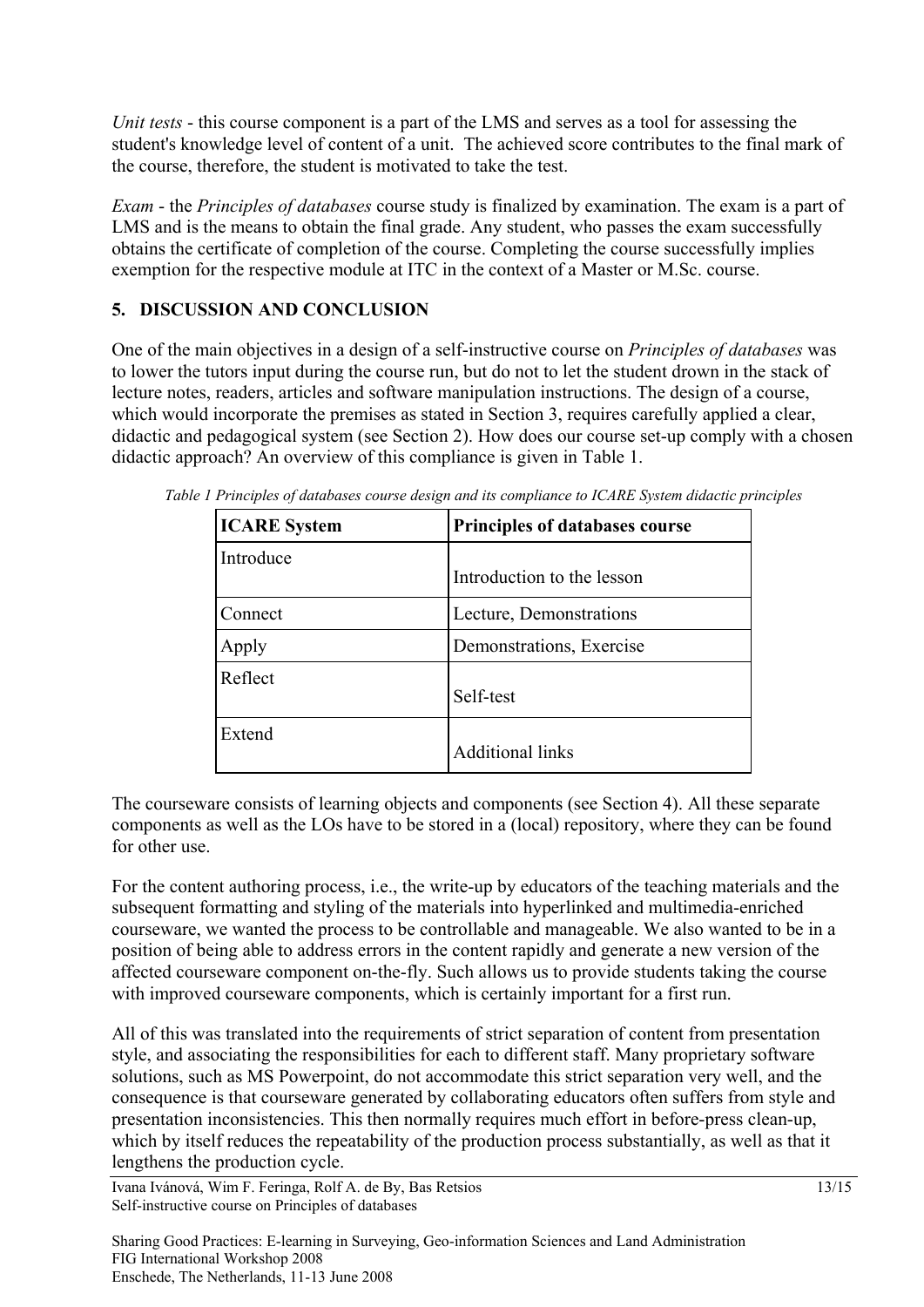We found resolve in a technique in which courseware authors write-up the content in a declarative manner, denoting structure to the materials, without the need to mess with layout. For instance, all they need to produce a hyperlink to the online database book is a statement like hyperlinktomainbook(name\_of\_the\_section). Similar declarative statements are available for other inclusions like podcasts and demos, and further structuring statements to indicate animated pages, examples, in-page illustrations, numbered lists and so on are also provided. These declarations are put in a plain text file that can be edited with any text editor (Notepad could do, though we use a better alternative).

All of this high-level content is subsequently read by a compiler program, which collects all the components, interprets the declarations of structure in the plain text file, and creates a fully equipped PDF document out of it. This cycle takes less than 30 seconds, and so, though the procedure is not WYSIWYG, the final product is always only a mouse click away. We accidentally believe that not working in WYSIWYG mode is an advantage, as exposure to the lay-out tends to distract content authors too much, where they should focus on content structure, not lay-out.

The designers of the course believe and hope that the set-up of the course, as described above, will lead to an enjoyable learning experience and minimal student drop-out. The course has all the attributes to be successful and may serve as an example for other distance education courses developed at ITC.

## **6. REFERENCES**

Bannon, J. (2007). Comprehensive reflection, John Bannon's portfolio on a web of Department of Educational Technology, San Diego University. Retrieved April 13, 2008, from <http://edtec.sdsu.edu/portfolios/key1/examples/bannon/jbannon/compref.htm>

Chaippe, A. (2007). Que es un objeto de aprendizaje? - What is a learning object?, Retrieved April 13, 2008, from [http://andreschiappe.blogspot.com/2007/09/que-es-un-objeto-de-aprendizaje-what](http://andreschiappe.blogspot.com/2007/09/que-es-un-objeto-de-aprendizaje-what-is.html#links)[is.html#links](http://andreschiappe.blogspot.com/2007/09/que-es-un-objeto-de-aprendizaje-what-is.html#links)

Gagné, R. M. (1977). The conditions of learning. New York: Rinehart and Winston Hold, 1977, ISBN 0-03-049646-2

Harper, D. (2001). "lecture". In Online Etymology Dictionary. Retrieved April, 13, 2008, from <http://www.etymonline.com/index.php?search=lecture&searchmode=none>

Martin, J. (2001). Bloom's learning domains. In: B. Hoffman (Ed.), Encyclopedia of Educational Technology. Retrieved April 13, 2008, from <http://coe.sdsu.edu/eet/articles/cdt/index.htm>

Merrill, D. M. (1996). Instructional Transaction Theory: Instructional Design based on Knowledge Objects. Educational Technology, 36(3), 30-37. Retrieved April 13, 2008 from <http://cito.byuh.edu/merrill/text/papers/IDTHRYK3.PDF>

Oxford English Dictionary (2008). Oxford University Press 2008. Retrieved April 13, 2008 from [http://dictionary.oed.com/cgi/entry/50131233?query\\_type=word&queryword=lecture&first=1&ma](http://dictionary.oed.com/cgi/entry/50131233?query_type=word&queryword=lecture&first=1&max_to_show=10&sort_type=alpha&result_place=1&search_id=IgB5-oxrVhI-2951&hilite=50131233) x to show=10&sort type=alpha&result place=1&search id=IgB5-oxrVhI-[2951&hilite=50131233](http://dictionary.oed.com/cgi/entry/50131233?query_type=word&queryword=lecture&first=1&max_to_show=10&sort_type=alpha&result_place=1&search_id=IgB5-oxrVhI-2951&hilite=50131233)

Pastor, N. (2000). The ICARE system. In B. Hoffman (Ed.), Encyclopedia of Educational Technology. Retrieved April 13, 2008, from <http://coe.sdsu.edu/eet/Articles/icare/start.htm> Udell, J. (2005). What is screencasting? In: O'Reilly's Digital Media, Retrieved April 13, 2008, from [http://digitalmedia.oreilly.com/pub/a/oreilly/digitalmedia/2005/11/16/what-is](http://digitalmedia.oreilly.com/pub/a/oreilly/digitalmedia/2005/11/16/what-is-screencasting.html?page=1)[screencasting.html?page=1](http://digitalmedia.oreilly.com/pub/a/oreilly/digitalmedia/2005/11/16/what-is-screencasting.html?page=1)

Wiley, D. A. 2002, Connecting learning objects to instructional design theory: A definition, a metaphor, and a taxonomy, Retrieved April 13, 2008, from <http://www.reusability.org/read/chapters/wiley.doc>